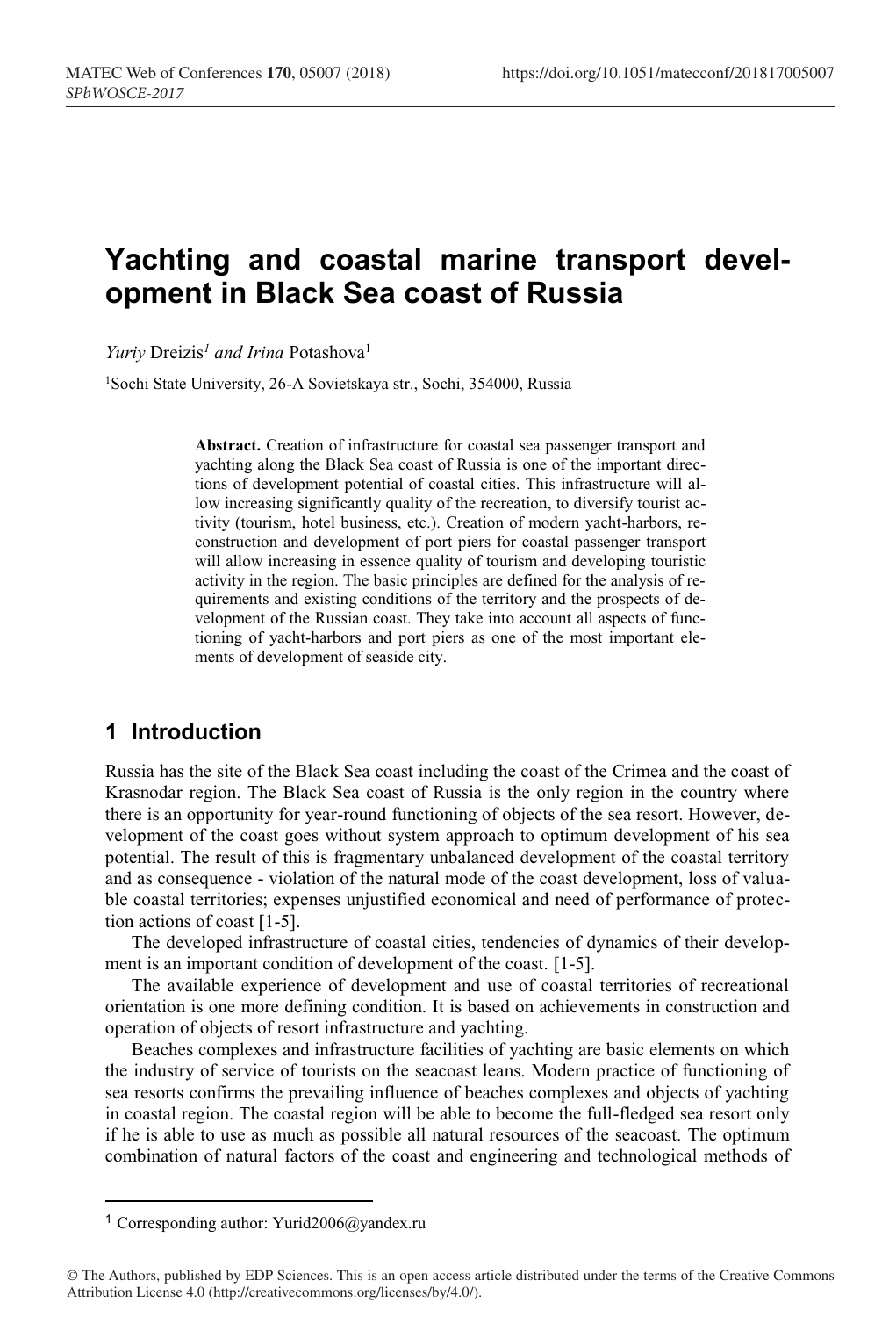expansion of opportunities of the coastal territory and sea in the recreational purposes is required for performance of this task [1-5].

Sea tourism and yachting actively develop in Russia in recent years. Experiment of functioning of the international sea resorts is shown by importance of yachting as one of the important directions of development of modern tourism. Yachting and the coastal marine transport are active elements of system of the organization of full tourist activity of sea resorts.

Experts estimate possibilities of the Black Sea coast of the Russian Federation for development of yachting as very considerable. On the Black Sea coast owing to the developed character of his urbanization, it is expedient to develop area of intensive yachting on all coast. Creation of modern objects of yachting: yacht harbors, aqua parks, touristic complexes is one of the important directions of development of tourism on the Russian Black seacoast. These objects will increase quality of rest, developing tourist activity they create area of intensive yachting as an element of sea tourism, create new jobs. The scheme of tasks of the program of development of yachting in the region is provided in fig. 1 [6-7].



Fig. 1. The scheme of tasks of the Federal program "Development of the yachting"

Federal Program of reconstruction and creation of coastal infrastructure for restoration and development of passenger coastal lines include construction 10 yacht harbors, restoration and construction of more than 30 ports only on the Caucasian Black Sea coast of Russia [7-9].

The program purpose is restoring of the movement of coastal transport along the coast of region and creating of infrastructure for the sea transport along the coast of the Black Sea.

Passenger commodity turnover of local coastal lines made from 5 to 80 thousand passengers a year for certain moorings at the end of the 20th century.

Perspective development of the coastal transport and of yachting in the region have considerable potential and are connected, first of all, with development of tourism in on the Black Sea coast of Russia. Besides, development of this segment of tourism takes active measures for restoration of popularity of sea walks among tourists. The directions of this segment of regional development will depend on existence of the coastal marine transport and existence of service infrastructure for yachting.

The forecast of a passenger turnover on local lines at optimistical option of implementation of the program of development of yachting and coastal transport by 2020 can increase by 300% and reach 720 thousand passengers on year.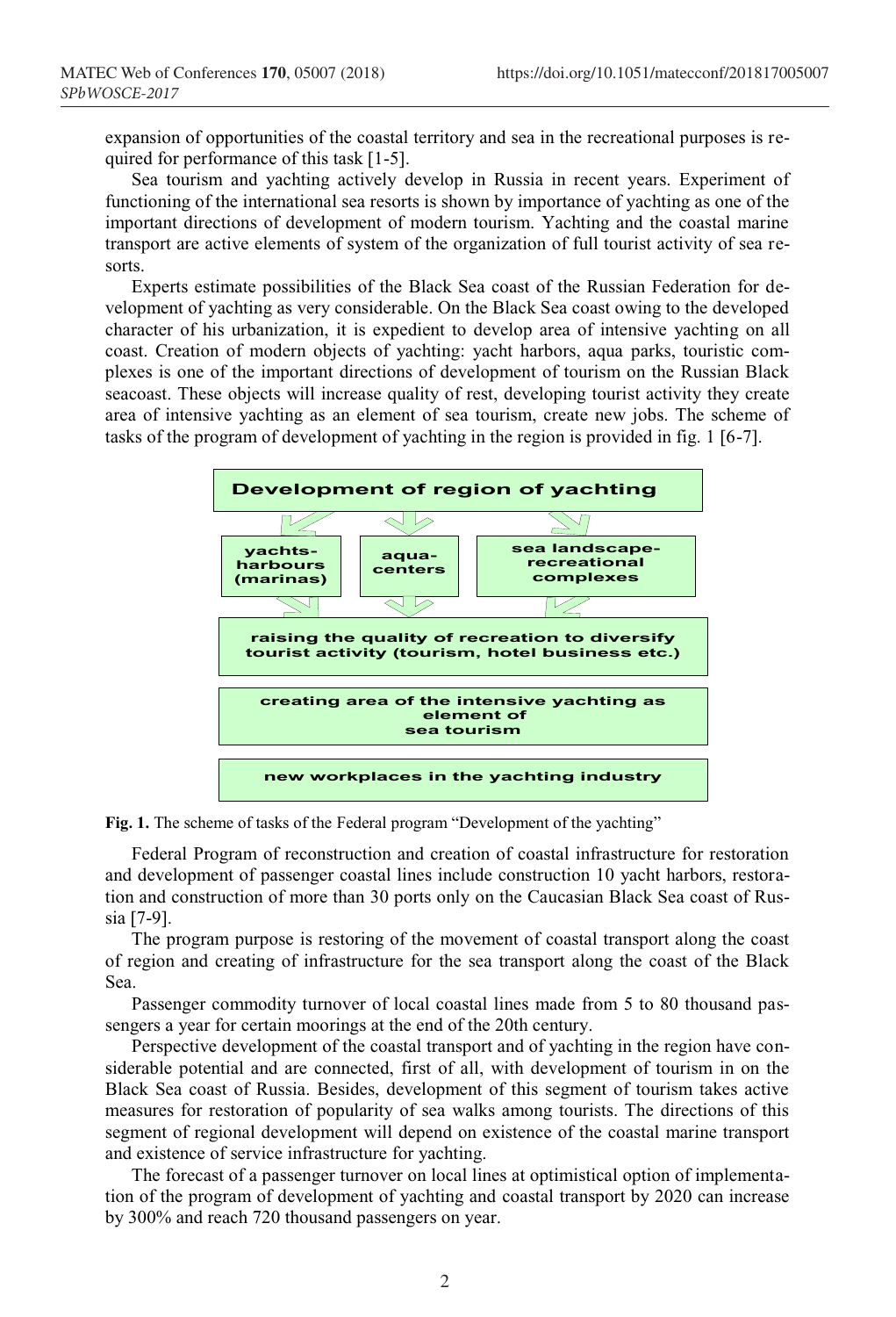The organization and work of marine coastal transport and infrastructure of yachting along the Black Sea coast of Russia have to consist in the organization of work of this transport (the small ships, yachts, boats, etc.), construction and the subsequent use of commercial objects of yachting and port piers. These objects have to be located along the coast and be used for service of passengers.

The program of formation of infrastructure of sea tourism and coastal transport on the coast can be considered for the solution of main goals of development of the region of intensive yachting. Construction new and reconstruction of the existing objects on the coast (yacht-harbor, marines, port-shelters, mooring complexes, etc.) is necessary for full functioning and creation of such optimum infrastructure of sea tourism and transport on the coast [6-9].

### **2. Existing programs of the yachting and sea coastal transport development at the Caucasian Black Sea coastal region of Russia**

Russia has a territory of the Caucasian Black Sea coast. She settles down from the Kerch Strait to border with Abkhazia. The Black Sea coast is strategically important element of the transport system, which connects Russia and Northern Europe to the countries of the Mediterranean Sea (Fig. 2).



**Fig. 2.** Caucasian Black sea coast of Russia

Black Sea coast is the only Russian region for year-round functioning objects of tourism and recreation. Here there are cities, which name the Russian Caucasian sea resorts - Anapa, Gelendjik and Sochi. Seaports Novorossiysk and Tuapse are the main sea gate of the South of Russia. They also have the coastal territories with significant touristic potential. Modern experience of functioning of the international sea resorts evidently shows necessity of the yachting for development of regional tourism.

The Caucasian Black Sea coast of Russia has very few closed bays and natural harbors, which are suitable for placement of marines.

Existing the trading port and sports yacht-harbors in Sochi (Fig. 3) is used for the longterm parking of yachts and not satisfy even a minimal requirement of city and region for yachting development.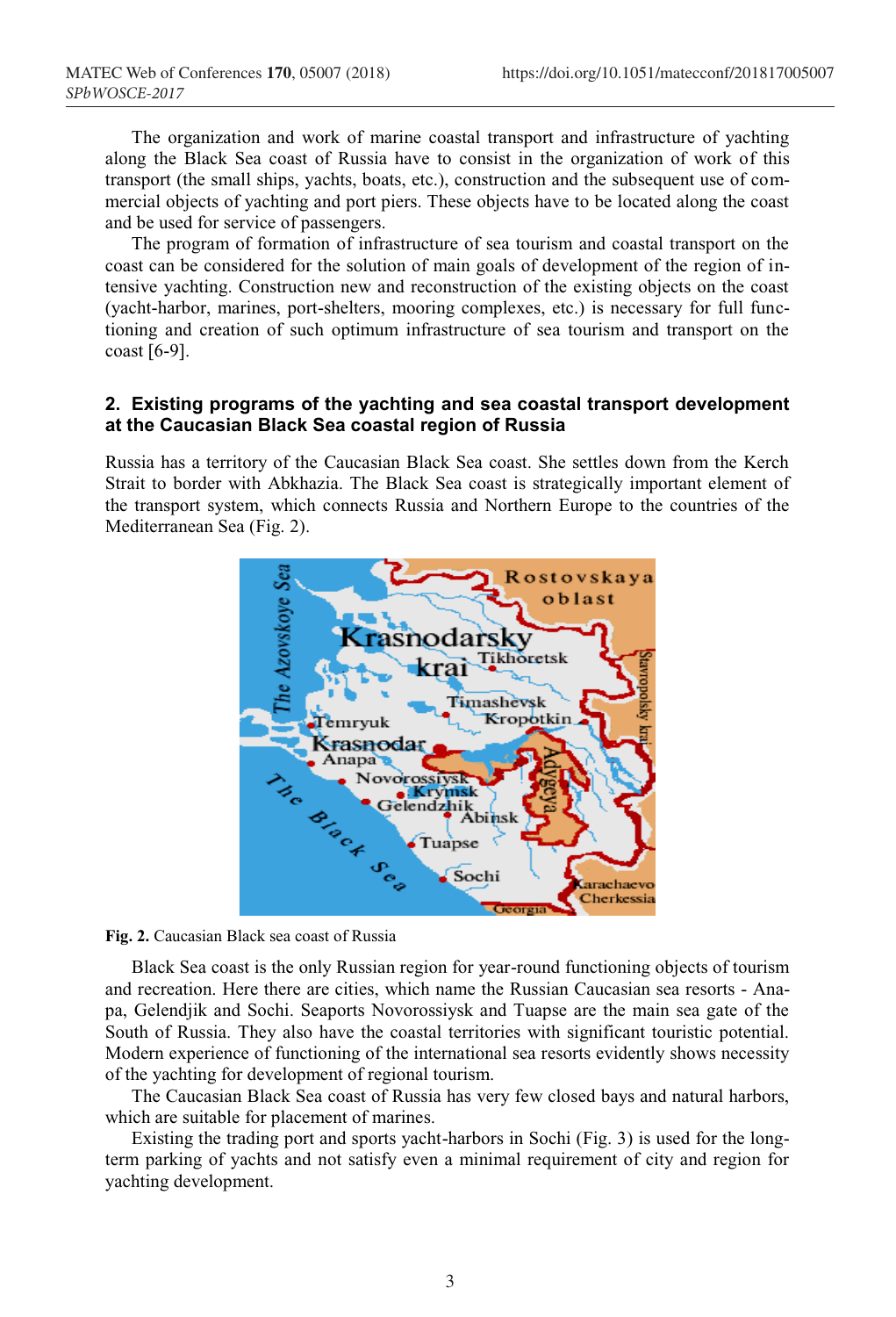

#### **Fig. 3.** The Sochi trading and yacht port

Sports yacht-harbor in a mouth of river Bzugu have protective constructions in the common extent more than 250 meters and are cannot provide parking even 10 big yachts (Fig. 4). The complete description of possible types of objects of yachting, versions of engineering decisions for their construction is shown in [6-9].



#### **Fig. 4.** Sochi sports yacht-harbor

It is expedient to develop intensive yachting in various options on the Black Sea coast of Russia that stretches on 300 km from Anapa to Sochi inclusive. Possible engineering solutions of objects of yachting are yacht harbors or pier for yachts, the centers of water, the sea entertaining landscape complexes. They will increase quality of rest and will expand tourist activity in the region (tourism, hotel business, etc.) [5-8].

It is planned more than 20 big yacht harbors or piers for yachts, aqua-centers with earth entertainment complexes along all coastal zone of the Russian Black Sea coast are according to the regional program of design, construction and development of yachting. The estimated scheme of an arrangement of design of yacht-harbors, piers for yachts and aquacenters is given in fig. 5 [6-9].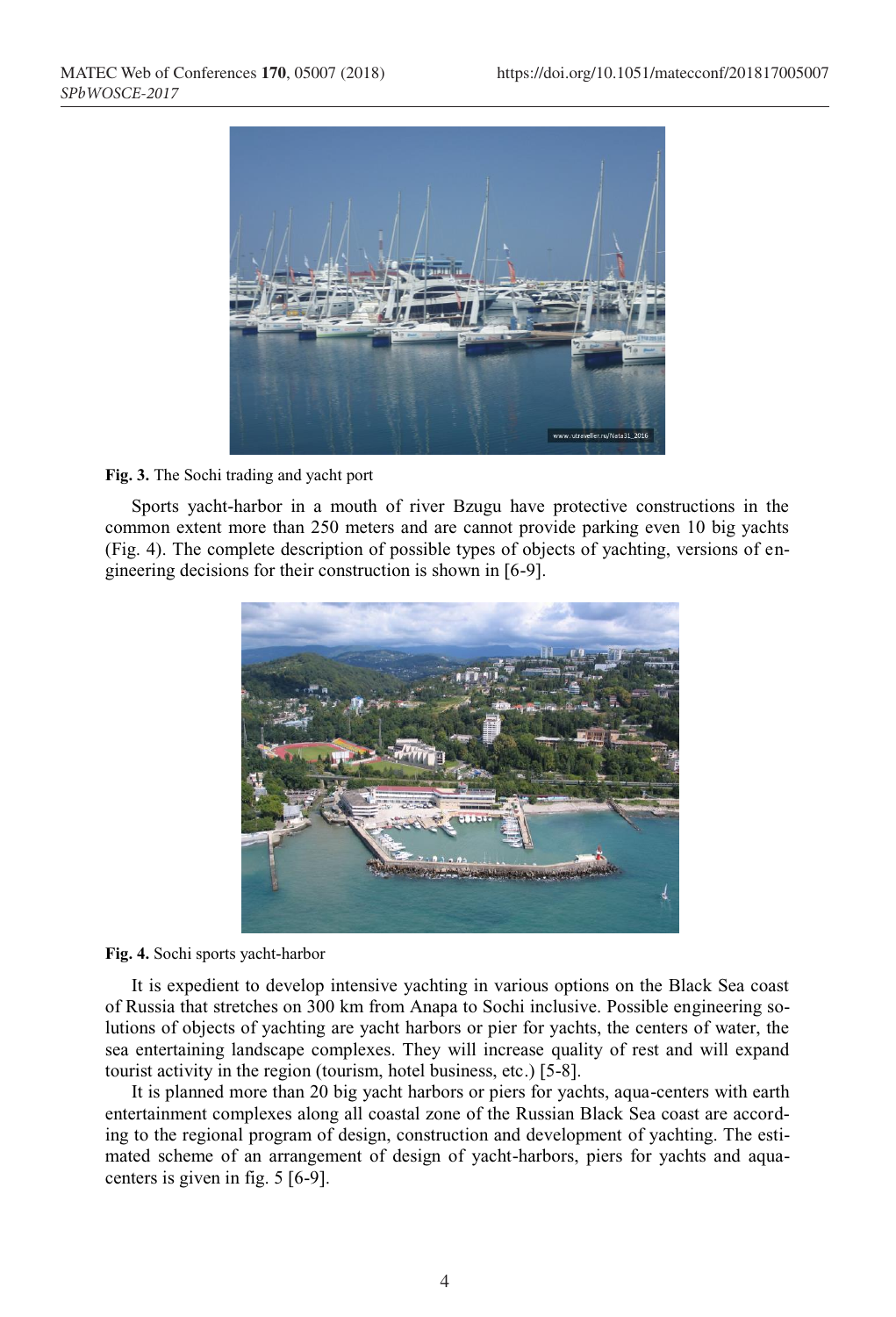

**Fig. 5.** The circuit of a disposition of yachts-harbours (marinas) at the Russian Black Sea coast

The scheme defines dislocation of the basic marines providing full range of services to yachtsmen, and other contingent of vacationers. Schema provides the safe parking of swimming means under any weather conditions and the high level of technical service.

Besides, construction of additional ports shelters, road moorings, water parks and reconstruction of the existing ports is expedient for improvement of service conditions of the yachting.

### **Main versions of constructive decisions for yachting objects**

Today use of the yacht harbor as places for the parking of yachts and placement of yacht service is only a part of functions of multilateral operation of an object under the general name "Marine". Appointment of the marine has changed in comparison with initial appointment - to provide services to yachtsmen and ship-owners. Purpose of the yacht harbor is much broader now. Yacht harbors become the place of a coastal zone, which contributes to the development of all elements of infrastructure of a coastal zone [6-7, 10-11].

The choice of constructive decisions and the location of yacht harbors and functional purposes of separate elements at their construction for the Caucasian Black Sea coast of Russia are defined by many conditions:

a) the marine has to provide convenient and safe operation and the parking of boats and yachts under any weather conditions;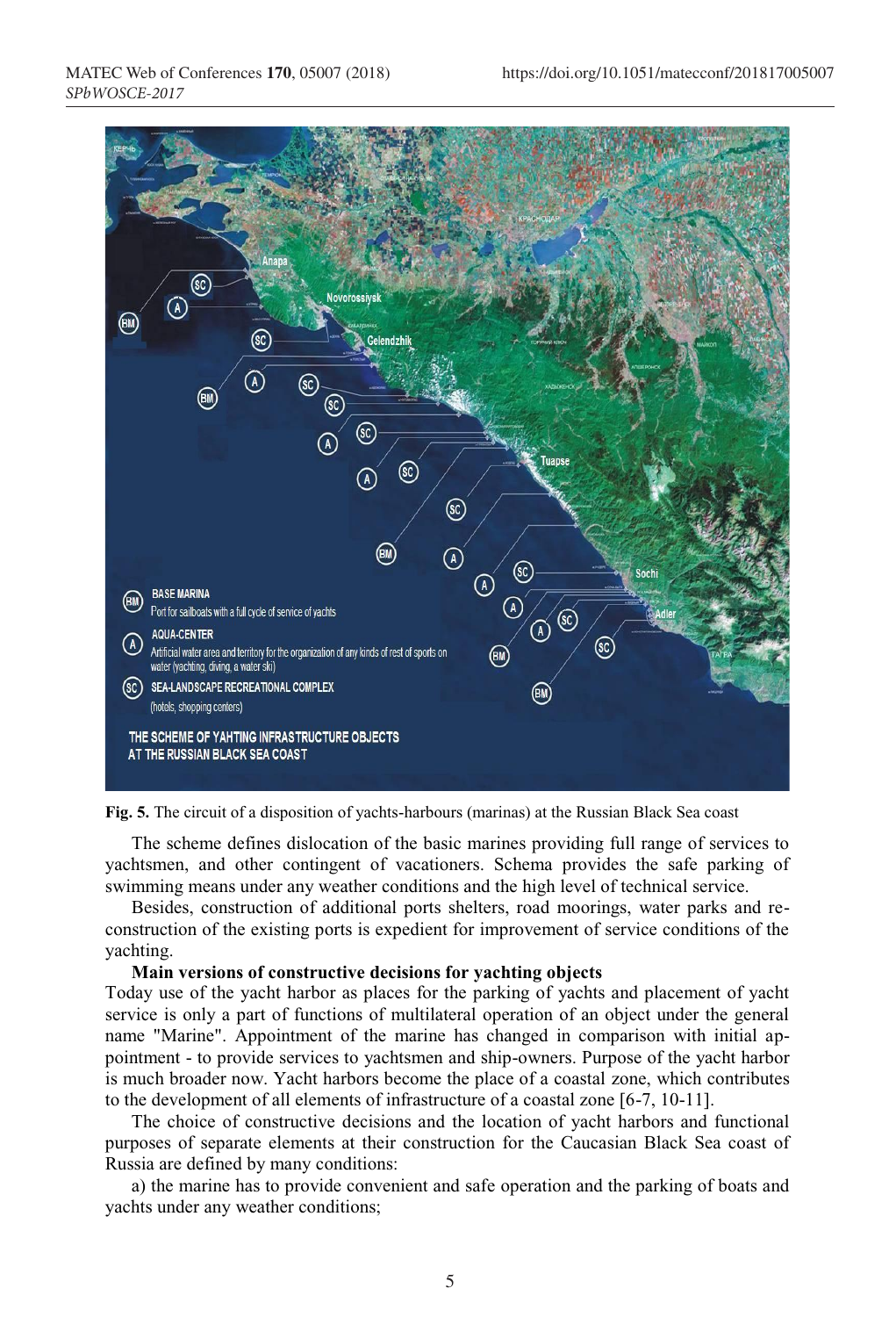b) the territory of a marine has to provide placement of a complex of buildings which correspond to purpose of a marine in a range of the provided services;

c) construction of marines has to be made with minimum possible withdrawal of the city earth in the most expensive coastal zone;

d) construction of marines has to minimize losses of the beach. Territories of many coastal cities have deficiency of beach territories already today.

The practical lack on the Black Sea coast of Russia of natural bays, suitable for marines, allows carrying out construction and functions of yacht-ports of open type. The territory of the marine has to contain all elements providing safety and service of yachting. Practice shows that open ports in the form of the uniform harbor open with two or three parties, don't provide the safe parking of yachts. The scheme of yacht-harbor at which the operational water area is divided by piers into several harbors (the ladle scheme) is preferable [6- 11].

**The construction "Cascade".** The cascade constructive scheme is often used and has well proved in the international practice. The cascade scheme of port in coastal zone is more economical and simple in construction (small depths of construction, a possibility of the beginning of working of port during construction), but leads to considerable losses of a beach strip. It is possible to prevent or reduce losses of beaches if to build the yacht-harbor as the island or to unite cascade schemes. Such schemes allow not only to reduce to a minimum of loss of the beach as a touristic element, but also to organize the construction of a multipurpose coastal complex for different tourist functions [6-11].

The cascade scheme of marines allows construction in turns with considerable time intervals. It is economically expedient and allows up-dating projects at change of initial requirements.

Construction of water parks and ports-shelters besides basic marines is necessary for formation of the region of intensive yachting and the maximum involvement of the coast in development of tourism.

**The water park** represents a complex of the yacht-harbor and the water territory adjoining him. The water park provides a full range of services to the contingent of tourists, including a technical service, service for passive and for active recreation on water (rent of the equipment and training for various water sports: yachting, diving, rowing, water ski, hydro cycles and also sea sights, excursions etc.).

The water park can represent specialized water areas with the construction protecting them from the high sea "an artificial reef".

Water parks can incorporate aquariums and aqua parks; sea museums of navigation, sea flora and fauna, etc.

**Ports-shelters** of the yacht represent the protected water areas of the small size. They are intended for safe docking of yachts in case of adverse conditions of navigation with provision of the minimum volume of services. Shelters of yachts can be integrated with water parks in one complex which integrates their functions..

**Multipurpose artificial islands.** The urbanization and development of coastal tourist territories of the Black Sea coast of Russia have led to the fact that in these territories it is already impossible to place sailing objects without emergence of the interdepartmental conflict. Often it is impossible also for other reasons - undesirability of withdrawal of valuable beach territories, probability of negative ecological consequences, etc. Structures of yachtharbors in such territories and the functioning tourist beach complexes, as a rule, have no opportunity to offer service of yachting and diving, or to have problems with providing such services. Therefore, a design of multi-purpose entertainment complexes of island type on an artificial basis is more expedient.

**Water parks**. Engineering solutions of this look allow receiving considerable additional artificial territories and the protected water area for the year-round mooring of yachts. At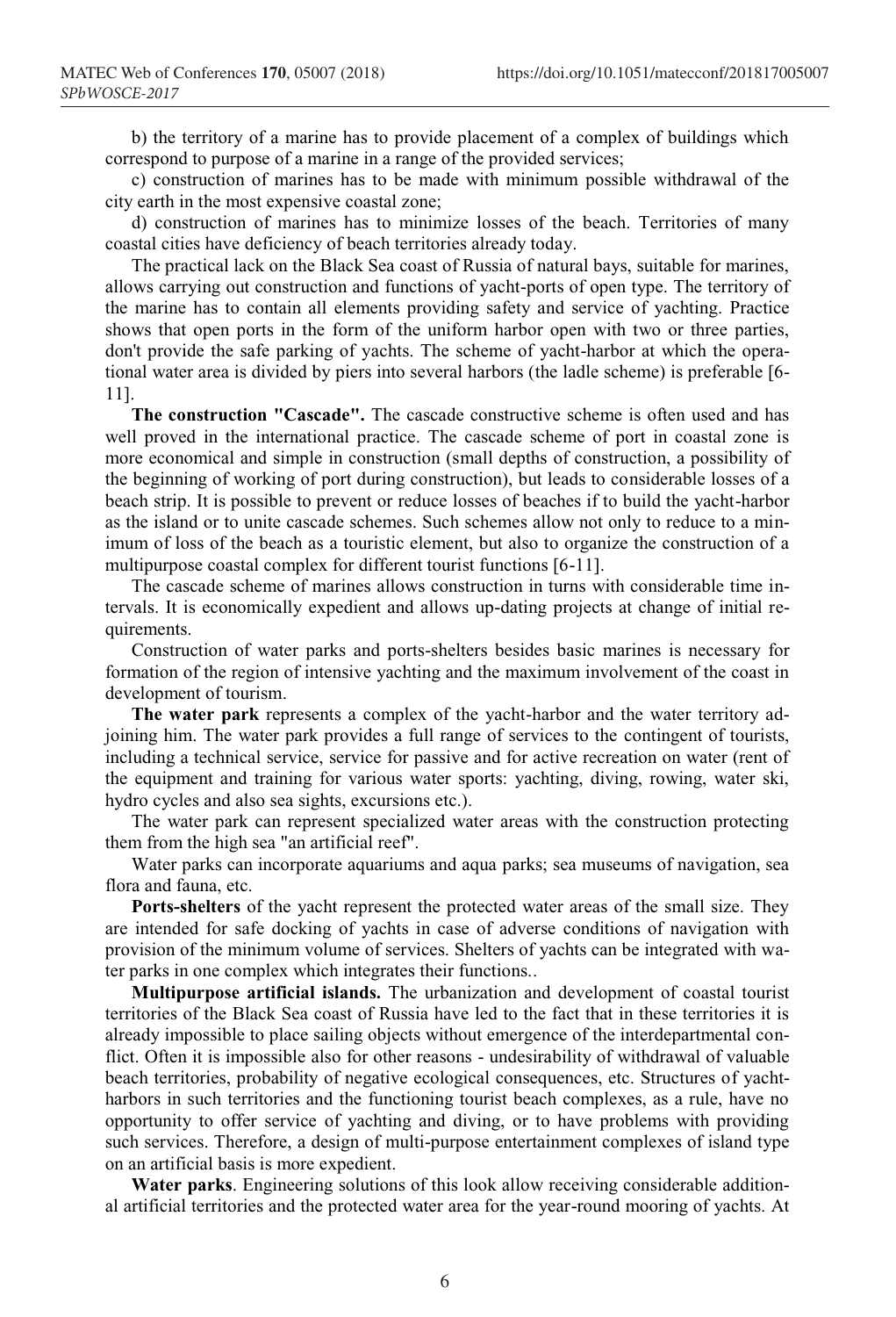the same time also the territory of beaches in comparison with the existing beaches increases. The received artificial territory allows placing hotel and various recreation areas, sports and exhibition complexes. As a result the multipurpose tourist complex can be created on the coast [6-11].

Construction of 6 yacht objects is planned along the coast of Greater Sochi according to the scheme of yachting (Fig. 5). They have to provide the parking and service of yachts and various tourist activities (hotel business, rest, spa, etc.). Model schemes of some designed yacht-harbors within Sochi region are submitted in Fig. 6-8.



**Fig. 6.** Marina "New coast" (project). The area of artificial territory - 72 ha. Capacity of the marina (quantity of lay places): yachts, including length up to 100 m - 1500. Average/the-maximal depths of building of hydraulic engineering constructions - 12/25 m.



**Fig. 7.** Marina "Homar" (bay "Khostinskaya") (project). The area - 23 ha. The maximal depth of construction - 12 m. The beginning of construction - the end of 2008. Duration of the island construction - 2 years. Capacity of the marina - 600 yachts.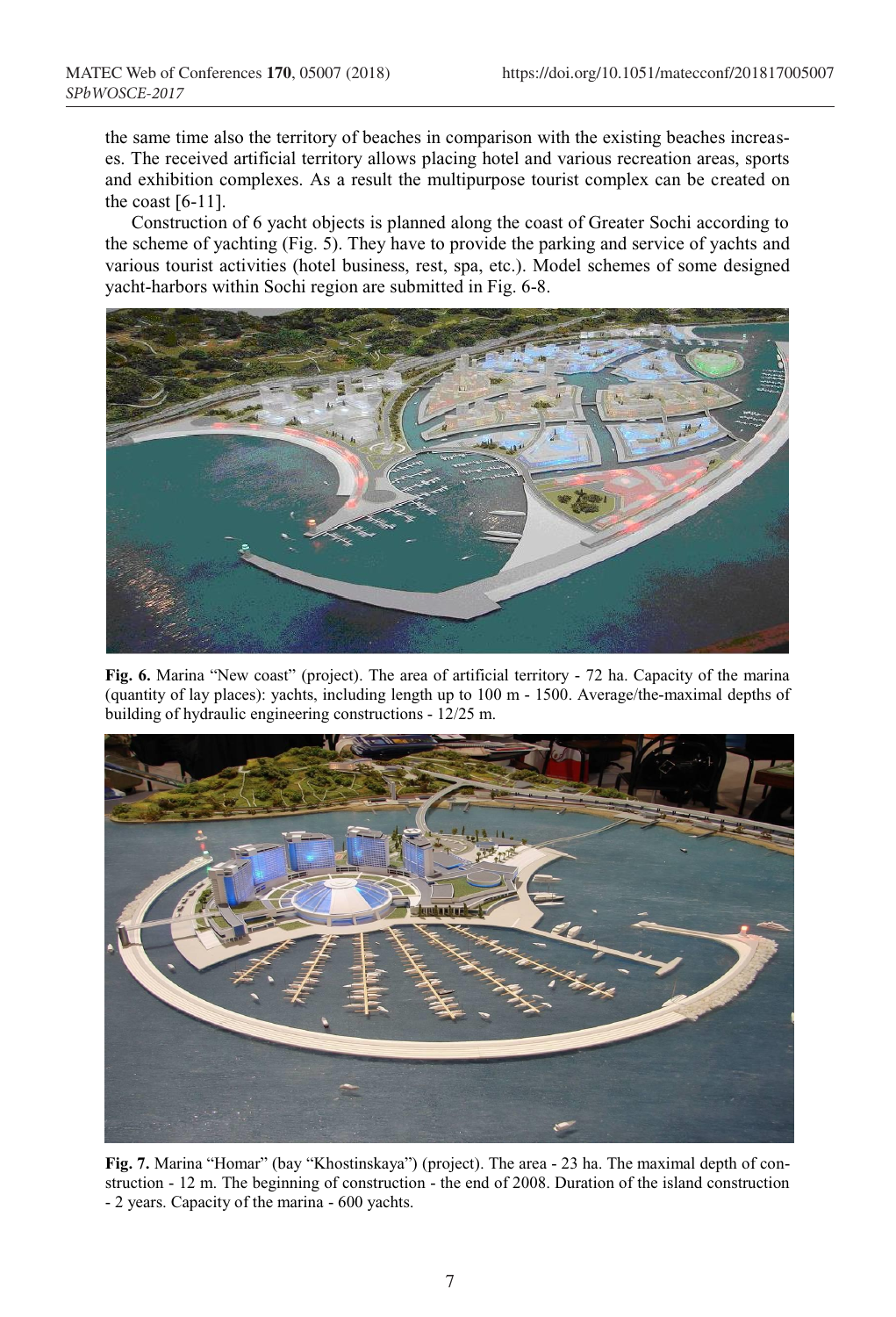

**Fig. 9.** Marina-village ("Dagomar") on 800 yachts (project). A southern coast of cape Uch-Dere in settlement Dagomys (Sochi region)

These yacht-harbors represent construction, considerable on amount of works. This construction will be carried out on the seacoast and on artificial islands of different constructive type. Islands will be located at considerable distance from the coast and will be connected with him piers or bridges [6-11].

# **3 Assessment of the main results of implementation of the program and existing problems of the yachting development and coastal sea transport at the Caucasian Black sea coast of Russia**

Problems can appear at development of yachting on the Russian Caucasian Black sea coast. These problems can create additional difficulties for development of yachting and coastal transport.

1**. Engineering-environmental problem**. Considerable influence on the water environment during construction, operation and service of yachting in a coastal zone depends on features of estimated field of construction, such as type of land deposits, degree and features of additional pollution, existence of beaches near yacht-harbor, the power of a coastal flow of deposits, the nature of an erosion of the coast, existence of other external sources of pollution of sea water, etc.

It is also necessary to consider a yacht-harbor configuration, sizes of the yacht-harbor, extent of interruption of the flow of deposits, technologies of refusal in the earth during construction, the schedule of work, the estimated equipment for operation and service of yachting, other recreational activity at assessment of influences on the water environment from yachting.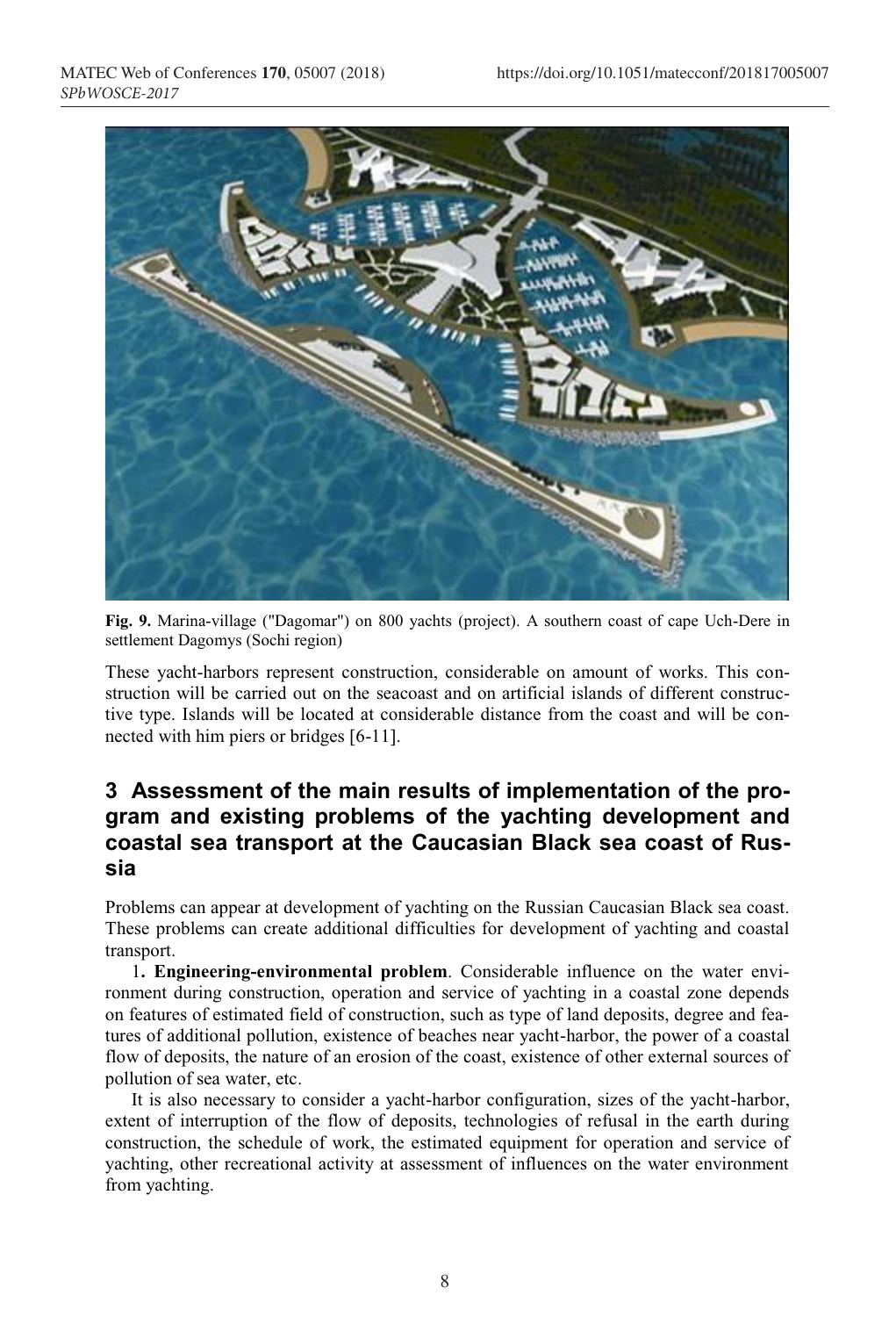**2. Problems of legal character**. Questions of the organization of yachting in the law "About Borders of the Russian Federation" differ from the international sea law concerning yachting (navigation in the Russian territorial waters, requirements in port, sanitary and epidemiological control, border control, passport and customs control, etc.). The situation existing now in the legislation of Russia doesn't contribute to the development of yachting in the region.

**3. Problems of the organizational character** are connected with backwardness of service infrastructure of yachting. These are problems of updating of reserves of fuel, food, water, a problem in rendering the technical and operational assistance, a problem of the organization of reception of tourists, customs questions, problems of planning of the yacht movement, the organization of their safety outside yacht harbors, etc.

Construction of yacht harbors, their subsequent service can lead to growth of negative impact on the water environment. Therefore obligatory assessment of influence of such objects on the environment for the purpose of determination of ecological admissibility of such objects according to the legislation of the Russian Federation is necessary.

The solution of the following problems is necessary for achievement of this purpose:

• to define types and degree of danger of all possible impacts on the environment at construction and further service of yacht harbors;

• to estimate ecological, economic and social consequences of these influences;

• to minimize influence and their possible dangers as a result of such activity;

• to accept ecological administrative decisions concerning the planned activity.

Construction of these objects will cause the following influences on the environment [12-13]):

• deformation of a seabed;

• reduction of impact of light on sea water, reduction of transparency of water at realization of works on deepening of a seabed and at hydrotechnical construction of yacht harbors;

• change of structure and structure of granulometric characteristics of the territory of works (an underwater sea slope, territories adjoining to the coast);

• increase in noise level owing to construction works, at service of yachts and other vessels, works on deepening of a bottom, works on a stroitelsv of piers, etc.;

• pollution of the water environment owing to possible dumping of mineral oil from vessels and various equipment at stages of construction and the subsequent service of the yacht harbor;

• unauthorized dumps and dumping of technical and household waste from vessels and infrastructure facilities of yachting;

• leakages of pollution from the coast when carrying out construction works in the adjacent territory;

• pollution by substances of land streams when working on deepening of a bottom of the yacht harbor;

• the dynamic loading arising at construction works, etc.

At an operation phase projected yachts-harbours essentially also will influence and a picture of circulation of currents in a coastal zone. Especially it may be shown in deterioration of water exchange with the sea semi-closed water areas formed by constructions of yacht-harbor. Frequently speaking on behalf of coast aside starve, hydraulic engineering constructions of yacht-harbor change structure of current within the limits of water area protected by them and cause development of own local circulation which prominent feature are vorticose movement of water and occurrence of stagnant zones in rear of constructions.

In addition, construction of yachts-harbors will disturb a natural mode of movement of deposits. Hydraulic engineering constructions will cause changes in a configuration of a coastal line and in full or in part block the longshore stream of deposits.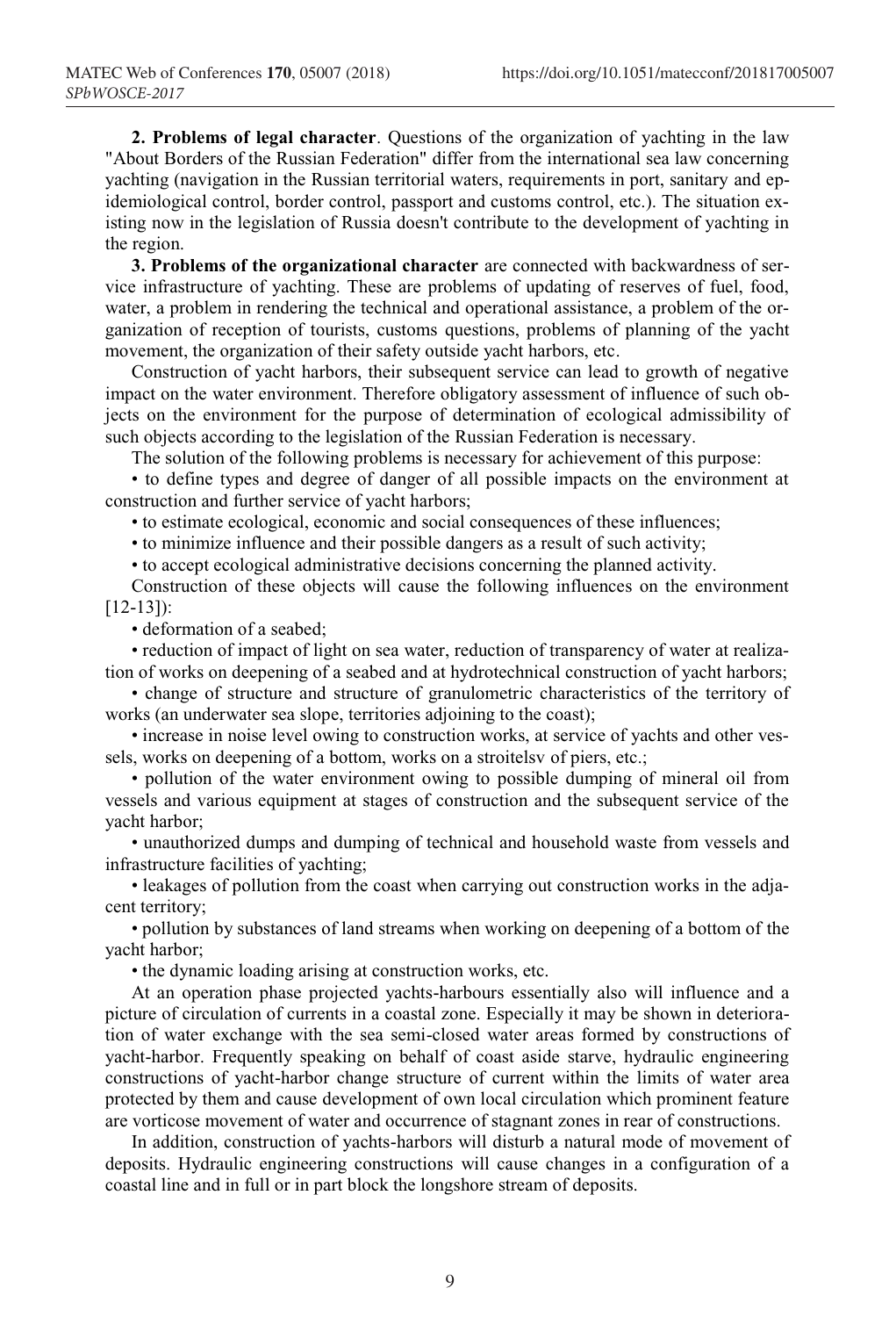Thus, construction of these objects inevitably will result in change of currents, to interruption of a stream of the inert material and at a service phase will cause stagnation of water in the water territory formed by hydraulic engineering constructions of yacht-harbor.

Influence on the water environment during construction and marinas service depends:

- from hydro and meteorological characteristics of area of construction,
- from a degree and the characteristic of pollution of land and inert material,
- from presence of beaches, capacity of longshore flow of deposits,
- from character of erosion of a coast,
- from background pollutions,
- from a sources of pollutions of sea water,
- from a scheduled arrangement of marina,
- from configurations of hydrotechnical objects and their designs,

• from works on a deepening of a sea bottom (alignment of a sea bottom under constructions, maintenance of navigable depths, replacement of a ground),

 • from technologies and volume of a withdrawals of the earth during construction, terms of works,

- from the plan of manufacture of works,
- $\bullet$  from used types of engineering solutions,

• from prospective equipment of marina for yachting maintenance and other recreational activity,

• from a scheduled arrangement of marinas,

 • from configurations of hydraulic engineering constructions and their designs, and etc.

The large number of the influencing factors demands their generalization and the analysis.

It is necessary to predict these influences, to estimate the damages corresponding to them and to provide minimization of the integrated damage of ecology to rational management of natural resources and preservations of the environment.

The following influencing factors can be considered main on extent of ecological impacts on the water and geological environment at construction and service of the yachtharbor:

• extent of interruption coastal stream of deposits;

• degree of isolation of internal water territories of the yacht-harbor from the water area of the sea;

- amounts of works over deepening of a seabed;
- intensity of dumping of fuels and lubricants and mineral oil;

• intensity of dumping of household and industrial wastes, pollution.

The research of these features and development of the corresponding methods will allow defining the integrated damage of ecology from construction and service of the yacht harbor.

Assessment of the importance of influence of works on deepening of a seabed on the environment can be determined by the following key parameters:

 on extent of pollution of water resources in various time points and at the maximum distances from a pollution source to borders of zones with concentration which exceeds the set size;

 on the maximum area of contamination of the territory of a coastal zone of the sea which is reached during the period of construction works;

 on concentration of pollution outside the yacht harbor and the maximum distances of distribution of concentration of pollution during the entire period of works.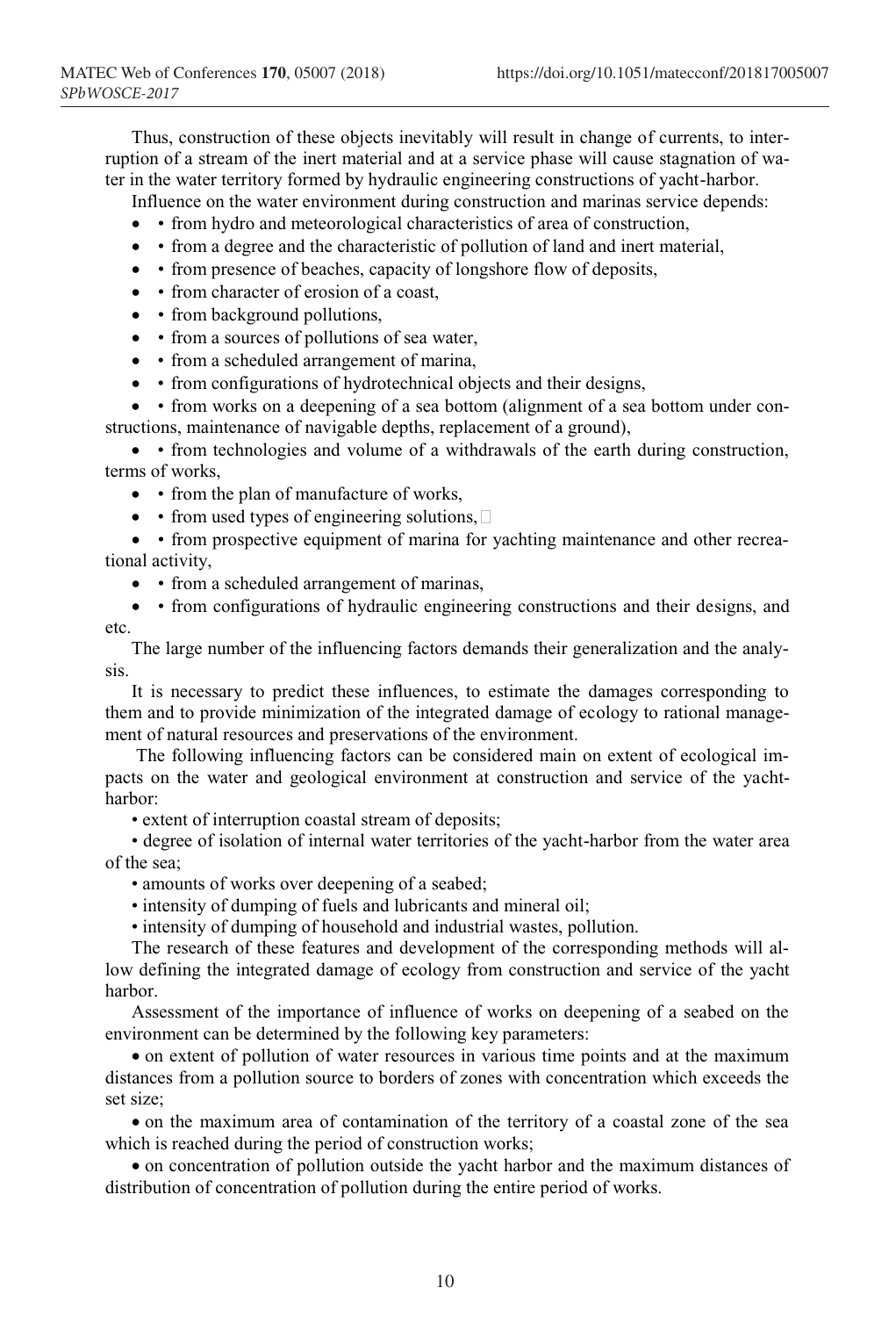The received assessment of features of influence on the water environment from works on deepening of a seabed can be included in the general integrated assessment of the ecological influences connected with construction of yacht harbors.

## **4 Measures for prevention of inadmissible consequences for a coastal zone of the sea which can be connected with development of yachting and the coastal marine transport in the region**

Disintegration of the Soviet Union has made impossible for many territorial organizations in the sphere of the coastal protection to execute him functions of the client, the general contractor and the service organization in one person. It has resulted in instability in the solution of problems of the coastal protection and became the reason of catastrophic consequences as a result of violation of natural problems on certain sites of the coastal zone. These consequences have caused losses of valuable coastal territories and reduction of beaches; have led to additional financial and material expenses on carrying out expensive compensatory actions and beaches protection actions.

It is necessary to change philosophy of tourist development of the Black Sea Coast in modern social and economic conditions, to define new approach to development of coastal territories in a combination of science, economy, and ecology, town planning and technical solutions.

The coastal zone of the Black Sea region of Russia develops not systemically now. The chaotic urbanization of recreational zones of the coast, destruction of the existing technical coastal protective structures takes place. Deterioration in a condition of a coastal strip in general with losses of her recreational and tourist potential is observed.

Reasons of such situation [6-11]:

- there is no uniform approach to coastal protection. Different ways of coastal protection and protection of a coastal zone were applied in various territories in Soviet period;

- heritage of not thought over engineering decisions for minimization of costs of the protection of the coastal line and a railroads and highways passing near coast;

- functionally inexpedient use of valuable coastal territories for tourist and recreational tasks;

- unjustified construction in a shore and occupations of the coastal territory;

- a lack of the state budget and departmental financing for repair and reconstruction of bank protection constructions.

Reduction of length and area of beaches, erosion of territories, destruction of coast protection, not optimal and not effective technical solutions for hydrotechnical constructions and their weak influence on protection of beaches is result of this.

The main objective that the Black Sea cities of Russia have to solve can be formulated as follows: transformation of the existing coastal zone to a modern tourist and recreational megalopolis on all distance on the Black Sea coast of Russia. The purpose is providing a maximum of convenient conditions for tourists, yachting at the high level of investment attractiveness of coastal zone territories.

The following conceptual principles underlain in the new scheme of coastal actions have been defined as a result of systematization and the analysis of the available information and an existing effective approaches to protection of coastal territories, development of yachting, development of tourism and coastal rest, architectural view of coastal cities, technical and transport infrastructure, etc.:

1. Principle of statehood. A coastal zone of the Black Sea coast of Russia is most valuable seaside recreational territory, is a marine health resorts of Russia.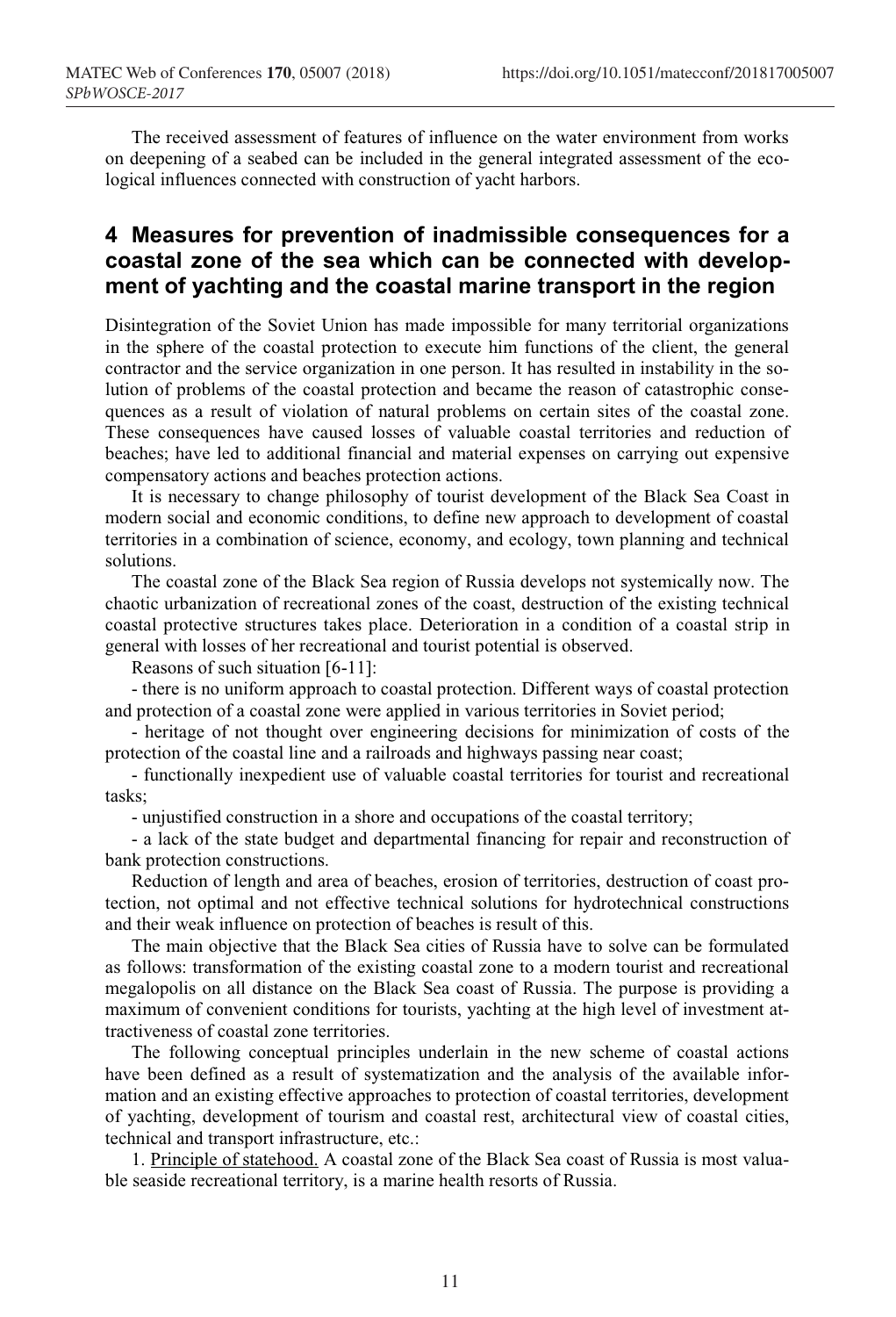2. Principle of a priority. Complexes of beaches and objects of an infrastructure of yachting should become basic elements of seaside resort economy. The sea health resorts of Russia are to use a huge recreational potential of the sea.

3. Principle of the landscape architecture. A new architectural image of sea resorts should organically integrate with historically developed image of seaside cities and settlements.

4. Principle of active coastal protection. Coastal protective structures have to neutralize actively impact of sea waves on the protected territories and yacht harbors. They also have to stabilize or improve situations with an existing beaches and the coastline..

5. Principle of a reasonable urbanization of territories. Objects of the yacht harbor have to provide to tourists the obligatory level of comfort and a range of necessary services. At the same time, they shouldn't reduce the level of tourist and recreational opportunities of the territory.

6. Principle of a universality of structures. All engineering structures should be multifunction.

7. Principle of ergonomics. It is necessary to create maximum comfortable and secure environment for the tourists. It is impossible without transport service of objects. It is necessary to bear technical zones for service near beaches.

9. Principle of aesthetic environment. The engineering structures and architectural appearance of buildings must harmonically integrate with a landscape and with existing style of objects of yachting and recreation.

10. Principle of compensation of territories. It is impossible to allow reduction of the area of the most popular and, respectively, the most visited beaches. Change of their functionality is possible only along their water border, for example, promotion of new objects (marina, yacht-harbor) in the sea.

11. Principle of ecology. Coastal structures, including yachting objects, have to improve an ecological situation of the coastal region and adjacent territories.

# **Conclusion**

It is possible to note, the development of models of an estimation of influences and techniques of definition of integrated parameters of ecological damage is necessary for an estimation and reduction of influences on an environment and maintenance of steady development of chosen sites of the Russian Black Sea coast for creation of yacht-harbors (marinas).

The following results can be achieved at the embodiment of conceptual offers of yachting development on the Black Sea coast of Russia [6-11, 14-15]:

#### **TOWN-PLANNING**

- qualitative meliorating of functional usage of an inshore recreational zone of Russia Black Sea Coast;

- warning of unsystematic urbanizing of coast zone;

- change of architectural appearance of the entertaining and urbanized complexes in a coastal zone, use of essentially new architectural elements;

- creation of the district of the intensive yachting as element of the marine tourism.

### **ECONOMIC**

- engaging of the off-budget investments;

- increase of substantial cost of the land lots of a coastal zone and of near coast territories;

- magnification of a commercial effectiveness of service on an objects of coastal zone;

- development of new industries and service in the region; increase in capacity of hotels and other vacation spots of tourists at the coast

**SOCIAL**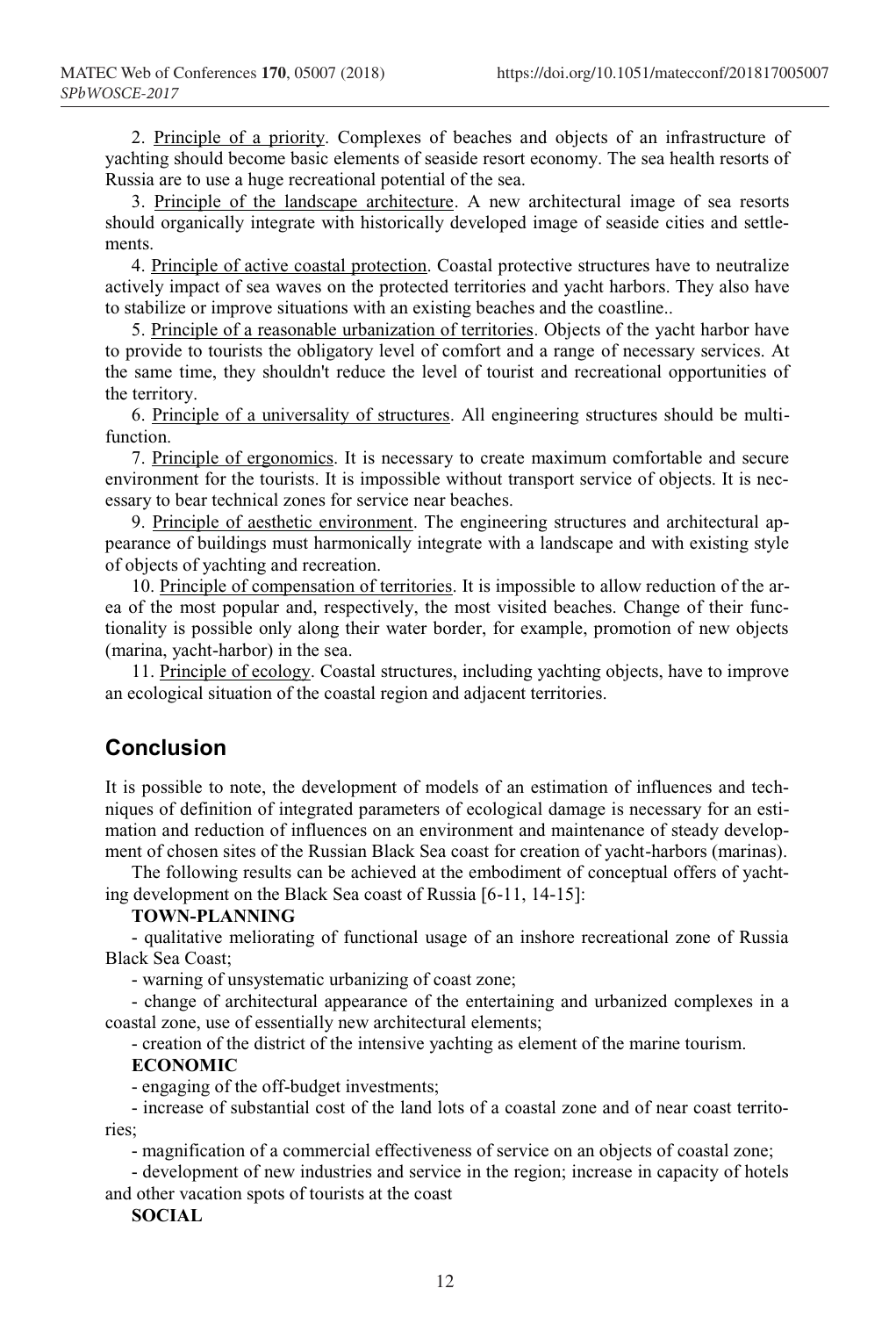- creation of new jobs in various spheres of regional economy;

- construction, service, public catering, etc.;

- development of peripheral areas of the region;
- valuable use of various recreational resources of the coast.

### **ECOLOGICAL**

- improvement of an ecological situation in the coastal territory and near a coastal zone;

- positive influence on dynamics of preservation of natural resources of the coast and development of a biocenosis.

The proposed solutions, including offers on development of a coastal zone, development of yachting and the coastal marine transport, will allow creating a modern recreational, tourist and resort environment on the Black Sea coast of Russia. This complex environment will be able to provide the organization of good comfortable and convenient rest on the Black sea coast of Russia. She will contribute to the further complex development of this coastal region.

The prospects of creation of group of yacht harbors and piers on the Black Sea coast of Russia (more than 30) are the necessary need for a solution of the problem of further development of the region.

It is defined also by requirement of introduction of the program of development of the tourist industry in the territory of Krasnodar Region.

Introduction of the program of development of yachting infrastructure and the coastal marine transport has to be connected with the program of the integrated management of a coastal zone (ICZM) for the Black Sea coast regions of Russia and correspond to her basic principles [14-15].

Only the integrated and universal system approach to introduction of the program development of the yachting in the region will contribute to the system development of the Caucasian Black Sea coast of Russia as the sea recreational region with the wide list of the provided tourist and recreational services.

### **References**

- 1. Nauchnyy otchet "14-ya Podprogramma Federal'noy tselevoy programmy razvitiya goroda-kurorta Sochi na period do 2020 goda". Nauchno-tekhnicheskiy tsentr "Spark", Sochi, (1996)
- 2. N. A. Grishin, E. V. Serebrjakov, L. K. Zvukov *Problemy ustoychivogo razvitiya regionov s rekreatsionnoy spetsializatsiey* Izdanie Sochinskogo nauchnogo tsentra Rossiyskoy Akademii nauk, Sochi, 21-24 (2000)
- 3. N. A. Grishin Infrastruktura yakhtinga kak odin iz faktorov ustoychivogo funktsionirovaniya rekreatsionnoy sistemy Bol'shogo Sochi. ). *Sb. trudov nauchnoy konferentsii "Problemy ustoychivogo razvitiya regionov s rekreatsionnoy spetsializatsiey*". Sochi, iyul' 2001, Izdanie Sochinskogo nauchnogo tsentra Rossiyskoy Akademii nauk, 2001, s. 255-268 (2001)
- 4. N. A. Grishin *Problemy ustoychivogo razvitiya regionov s rekreatsionnoy spetsializatsiey* Izdanie Sochinskogo nauchnogo tsentra Rossiyskoy Akademii nauk, 44-50 (2002)
- 5. Y. I. Dreizis, K. N. Makarov Proc of the *Sixth Int. Conf. On Coastal & Port Engineering in Developing Countries*. Colombo. Sri Lanka. no. 186. 17 p. (2003)
- 6. Yu. Dreyzis, E. Bondareva, I. *Proc. of MED & Black Sea ICM 08 International Conference*, Turkey, 14-19.10.2008 (2008)